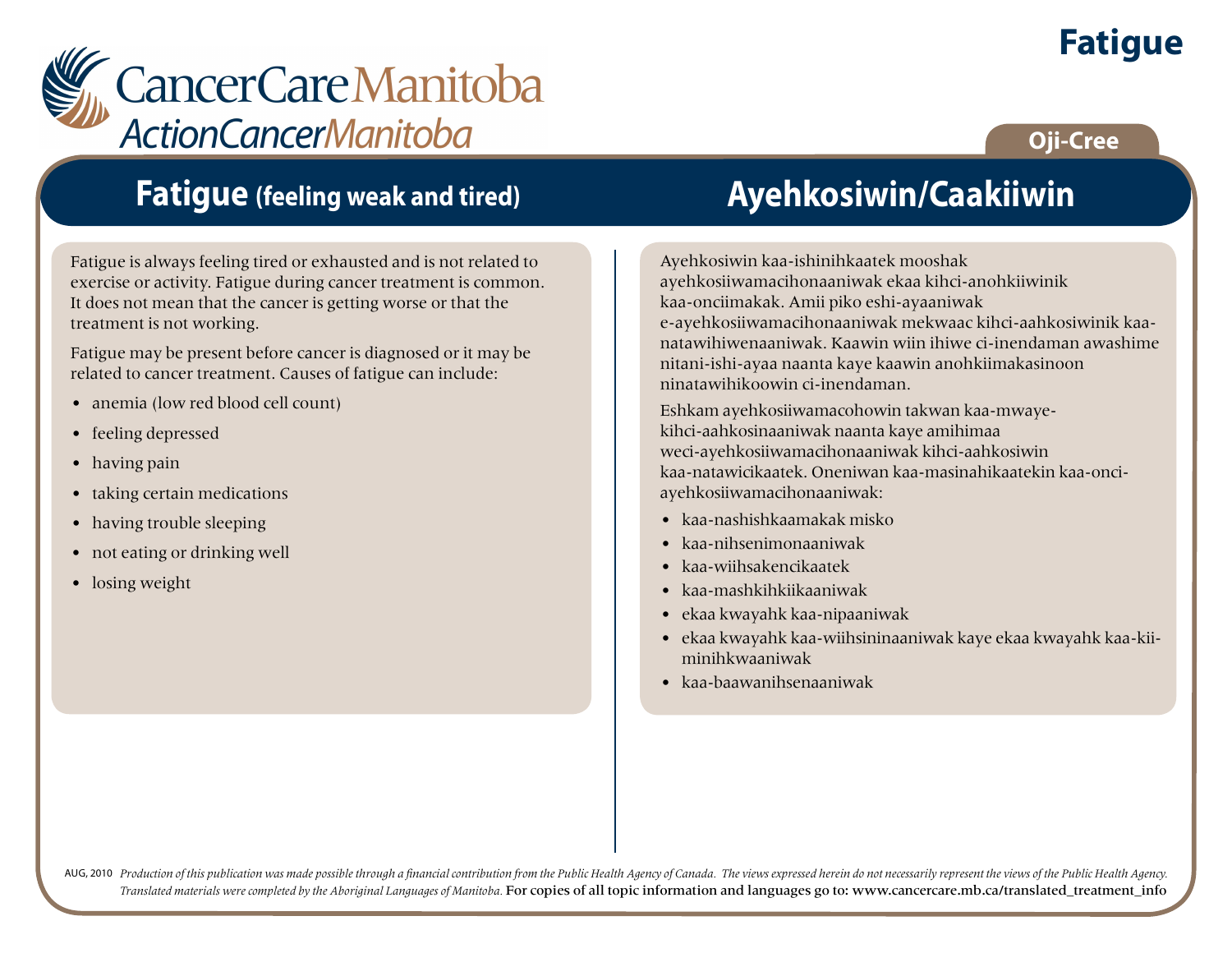

### **Fatigue (feeling weak and tired) Ayehkosiwin/Caakiiwin**

### **Tips to reduce fatigue**

#### **Move your body**

- Be physically active if you can. Ten minutes two or more times a day will increase your energy.
- Choose activities you enjoy such as walking, swimming or cycling.
- Be active when you feel you have the most energy.
- Learn your limits. Do not get overtired.

#### **Sleep and rest**

- Rest when you feel tired.
- Nap during the day if you need to. Limit nap time to one hour.
- Try to relax before bedtime. Have a warm bath or sit quietly and listen to music.
- Try to go to bed at the same time.

**Oji-Cree**

#### **Kaa-ishi-pamicikaatek ayehkosiwin**

#### **Wawaahkawinan kiyaw**

- Kakwe-kano-wawaakawiin kiishpin kashkitooyan. Naanta niishwaa mitaashwaa aacihsek kakweciin beshiko-kiishikaa ihimaa ci-onci-mashkawaatisiyan.
- Kwayaatinan kaa-minwendamanin edoodaman kakweciiwian naanta ci-papaamohseyan, ci-kabaashimoyan naanta cipapaamaahkwepahotisoyan.
- Kakwe-kano-wawaakawiin ahpii mekwaac maawac ciihkamacihoyan.
- Naanaakatawendan kaa-ishi-kashkicikeyan. Ekaa osaam ciayehkohitisoyan.

#### **Kaa-nibaayan ekwa kaa-anwesiyan**

- Anwesin mekwaac kaa-ayehkosiiwamacihoyan.
- Shiibaakwashin mekwaa-kiishik kiishpin nandawendaman. Ishionahdoon beshikwaa waahkaasek ehta.
- Kakwe-sakamaatisin mwaye-nibaayan. Kisiibiikin naanta natohtan kitocikewin.
- Kocihdoon beshikwan ci-ishi-kawishimoyan tahso-tipihkaa.

AUG, 2010 Production of this publication was made possible through a financial contribution from the Public Health Agency of Canada. The views expressed herein do not necessarily represent the views of the Public Health Ag *Translated materials were completed by the Aboriginal Languages of Manitoba.* For copies of all topic information and languages go to: www.cancercare.mb.ca/translated\_treatment\_info